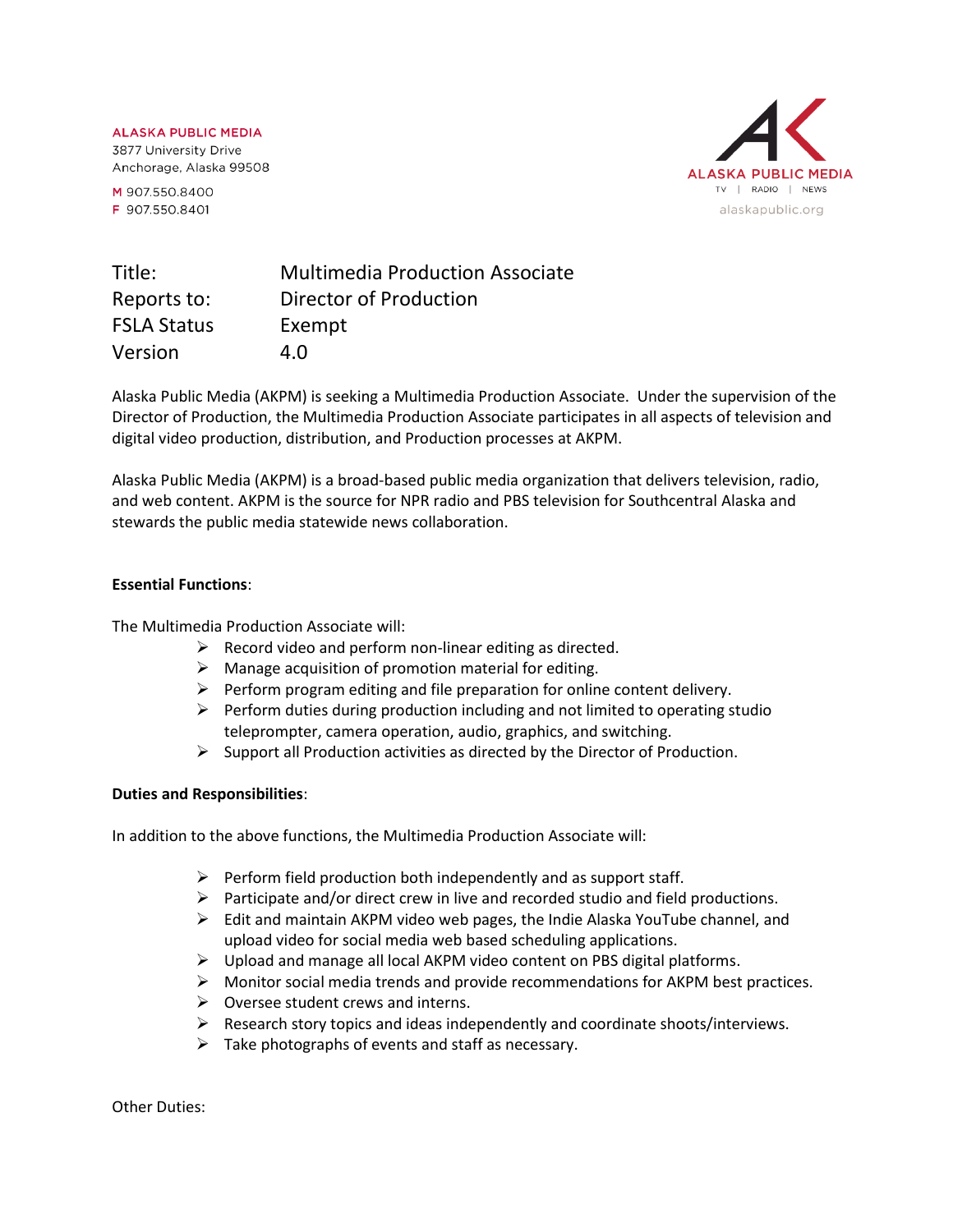#### **ALASKA PUBLIC MEDIA**

3877 University Drive Anchorage, Alaska 99508

M 907.550.8400 F 907.550.8401

**ALASKA PUBLIC MEDIA** TV | RADIO | NEWS alaskapublic.org

Please note this job description does not cover or contain a comprehensive listing of activities. Additional duties and responsibilities will be assigned as deemed necessary to meet AKPM needs.

Required Qualifications:

- ➢ Valid Alaska Driver's License.
- ➢ Two years' experience in broadcast or media environment.
- $\triangleright$  Work experience in broadcast TV studio operations.
- $\triangleright$  Work experience in solo video field production.
- $\triangleright$  Experience with Adobe Creative Suite, primarily Premiere Pro, Photoshop, and After Effects.
- ➢ Experience using social media platforms (Facebook, Instagram, Twitter).
- $\triangleright$  Clear communicator in English both verbally and in writing.

# **Desired Qualifications:**

- ➢ Bachelor's Degree in Communications, Broadcasting, Digital Media or related field.
- $\triangleright$  Three years' experience in non-linear video production environment specifically using Adobe Creative Suite.
- $\triangleright$  Experience in script writing, and/or producing.
- $\triangleright$  Experience using Canon camera equipment.
- $\triangleright$  Experience in journalism and/or journalism standards and ethics.
- $\triangleright$  Experience using Wordpress.
- $\triangleright$  Experience conducting on-camera interviews.

# **Competencies:**

- $\triangleright$  Act in accordance with AKPM policies.
- ➢ Support AKPM compliance efforts with FCC, CPB, NPR and PBS rules and regulations
- $\triangleright$  Communicate effectively.
- $\triangleright$  Apply critical thinking and problem solving skills.
- $\triangleright$  Perform light troubleshooting on Apple Mac workstations.
- $\triangleright$  Work in a fast –paced television environment with multiple sources of media.
- ➢ Perform studio production assignments in a live environment.
- $\triangleright$  Operate and EFP style camera in a field environment.
- ➢ Maintain positive relationships with both internal and external customers.
- $\triangleright$  Demonstrate consistent outstanding customer service.
- $\triangleright$  Proficient at computer use to include office software products, custom software packages, internet and e-mail.
- $\triangleright$  Consistently demonstrate ethical behavior.
- $\triangleright$  Must exercise good judgement for the prompt completion of responsibilities.

# **Employee Expectations:**